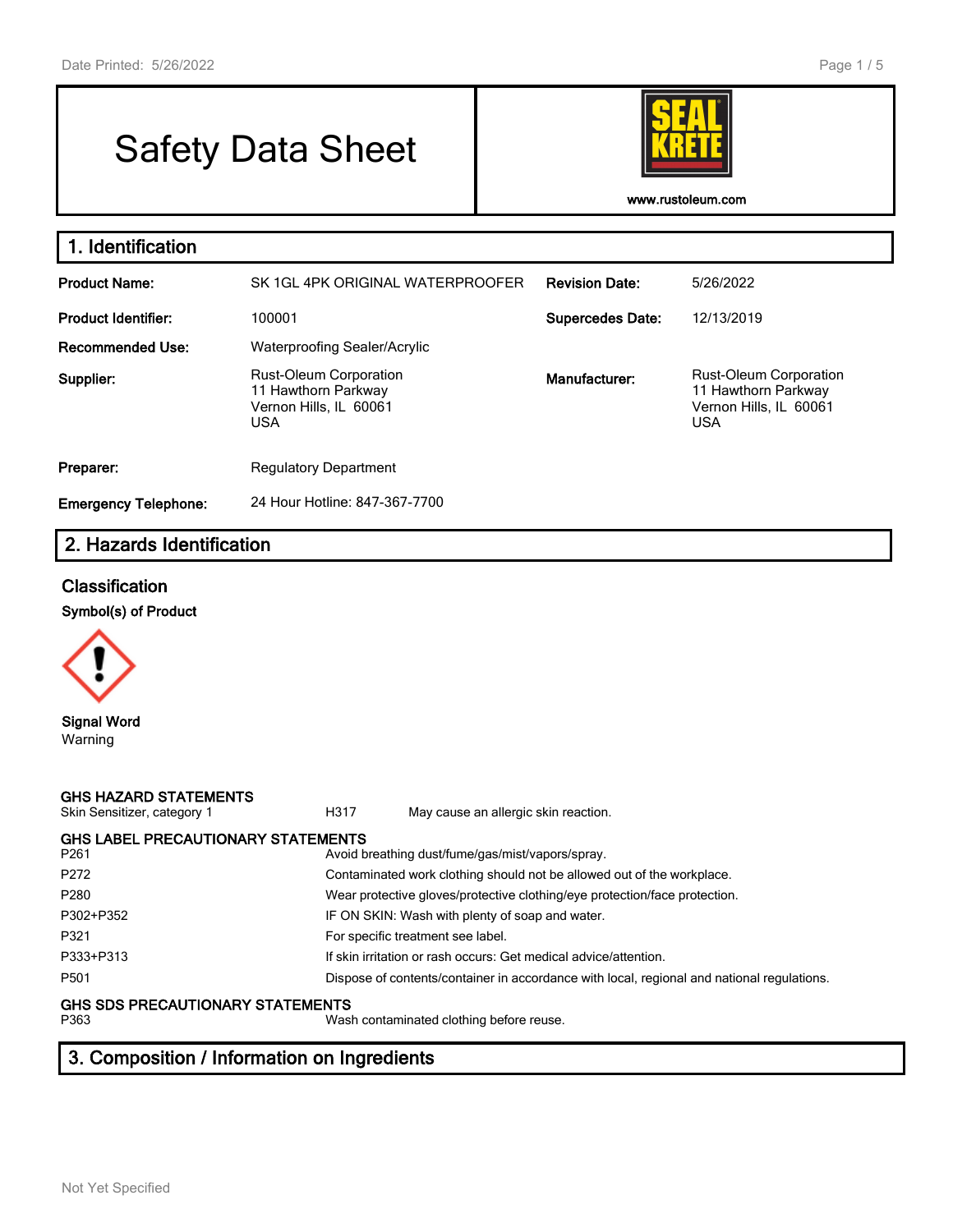#### **HAZARDOUS SUBSTANCES**

| <b>Chemical Name</b>                                                                 | CAS-No.    | <u>Wt.%</u><br>Range | <b>GHS Symbols</b>    | <b>GHS Statements</b> |
|--------------------------------------------------------------------------------------|------------|----------------------|-----------------------|-----------------------|
| 2,2,4-Trimethyl-1,3-Pentanediol Monoisobutyrate                                      | 25265-77-4 | $0.1 - 1.0$          | GHS06                 | H <sub>331</sub>      |
| 1,3,5-Triazine-1,3,5(2H,4H,6H)-Triethanol                                            | 4719-04-4  | $0.1 - 1.0$          | GHS07                 | H302-317              |
| 5-Chloro-2-Methyl-4-Isothiazolin-3-one Mixture with<br>2-Methyl-4-Isothiazolin-3-one | 55965-84-9 | < 0.1                | GHS05-GHS06-<br>GHS07 | H301-310-314-317-330  |

#### **4. First-Aid Measures**

**FIRST AID - EYE CONTACT:** Immediately flush eyes with plenty of water for at least 15 minutes holding eyelids open. Get medical attention. Do NOT allow rubbing of eyes or keeping eyes closed. Remove contact lenses, if present and easy to do. Continue rinsing.

**FIRST AID - SKIN CONTACT:** Wash skin with soap and water. Remove contaminated clothing. Get medical attention if irritation develops or persists.

**FIRST AID - INHALATION:** Remove to fresh air. If not breathing, give artificial respiration. If breathing is difficult, give oxygen. Get immediate medical attention. Do NOT use mouth-to-mouth resuscitation. If you experience difficulty in breathing, leave the area to obtain fresh air. If continued difficulty is experienced, get medical assistance immediately.

**FIRST AID - INGESTION:** If swallowed, rinse mouth with water. If feeling unwell, get medical attention. Swallowing less than an ounce will not cause significant harm. For larger amounts, do not induce vomiting, but give one or two glasses of water to drink and get medical attention. If swallowed, do not induce vomiting. If victim is conscious and alert, give 2 to 4 cupfuls of water or milk. Call a physician or poison control center immediately. Never give anything by mouth to an unconscious person. Treat symptomatically and supportively.

### **5. Fire-Fighting Measures**

**EXTINGUISHING MEDIA:** Alcohol Film Forming Foam, Carbon Dioxide, Dry Chemical, Dry Sand, Water Fog

**UNUSUAL FIRE AND EXPLOSION HAZARDS:** Keep containers tightly closed. FLASH POINT IS TESTED TO BE GREATER THAN 200 DEGREES F. No unusual fire or explosion hazards noted.

**SPECIAL FIREFIGHTING PROCEDURES:** Water may be used to cool closed containers to prevent buildup of steam. If water is used, fog nozzles are preferred.

**Special Fire and Explosion Hazard (Combustible Dust):** No Information

#### **6. Accidental Release Measures**

**STEPS TO BE TAKEN IF MATERIAL IS RELEASED OR SPILLED:** If spilled, contain spilled material and remove with inert absorbent. Dispose of contaminated absorbent, container, and unused contents in accordance with local, state, and federal regulations. Do not incinerate closed containers

### **7. Handling and Storage**

**HANDLING:** Wash thoroughly after handling. Wash hands before eating. Remove contaminated clothing and launder before reuse. Use only with adequate ventilation. Follow all SDS and label precautions even after container is emptied because it may retain product residues. Avoid breathing fumes, vapors, or mist. Avoid contact with eyes, skin and clothing.

**STORAGE:** Store in a dry, well ventilated place. Keep container tightly closed when not in use.

**Advice on Safe Handling of Combustible Dust:** No Information

#### **8. Exposure Controls / Personal Protection**

| ' Chemical Name                                    | CAS-No.    | Weight %<br>Less Than | <b>ACGIH TLV-</b><br>TWA | <b>ACGIH TLV-</b><br><b>STEL</b> | <b>OSHA PEL-TWA</b> | <b>OSHA PEL-</b><br><b>CEILING</b> |
|----------------------------------------------------|------------|-----------------------|--------------------------|----------------------------------|---------------------|------------------------------------|
| 2,2,4-Trimethyl-1,3-Pentanediol<br>Monoisobutvrate | 25265-77-4 | 1.0                   | N.E.                     | N.E.                             | N.E.                | N.E.                               |
| 1,3,5-Triazine-1,3,5(2H,4H,6H)-<br>Triethanol      | 4719-04-4  | 1.0                   | N.E.                     | N.E.                             | N.E.                | N.E.                               |

Not Yet Specified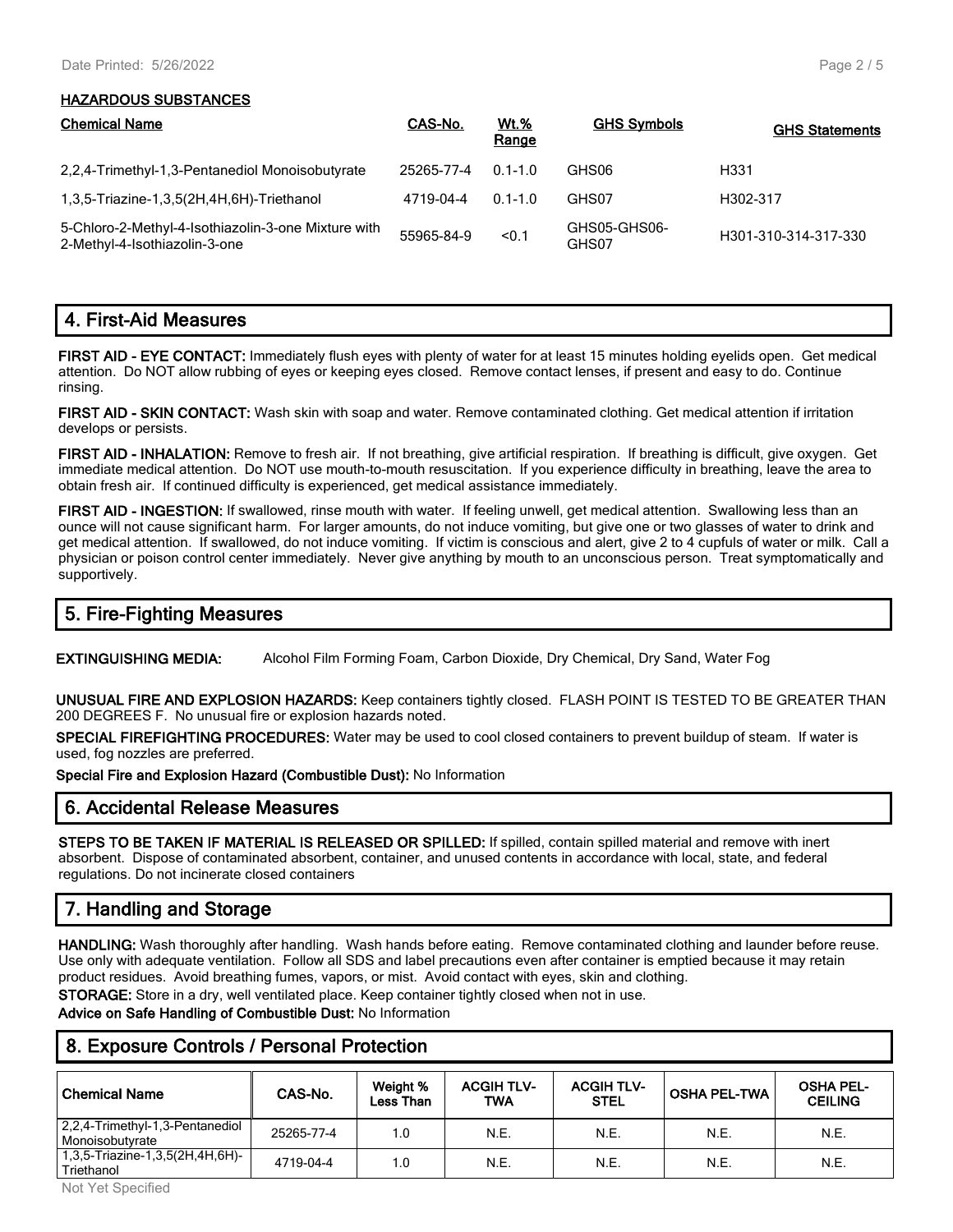| -Chloro-2-Methvl-4-<br>54<br>Isothiazolin-3-one Mixture with<br>2-Methyl-4-.<br>4-Isothiazolin-<br>3-one | 55965-84-9 | ◡. | ۱٦.E. | N.E. | .<br>N.E. | N.E. |
|----------------------------------------------------------------------------------------------------------|------------|----|-------|------|-----------|------|
|----------------------------------------------------------------------------------------------------------|------------|----|-------|------|-----------|------|

#### **PERSONAL PROTECTION**

**ENGINEERING CONTROLS:** Use process enclosures, local exhaust ventilation, or other engineering controls to control airborne levels below recommended exposure limits. Prevent build-up of vapors by opening all doors and windows to achieve crossventilation.

**RESPIRATORY PROTECTION:** A respiratory protection program that meets OSHA 1910.134 and ANSI Z88.2 requirements must be followed whenever workplace conditions warrant a respirator's use.

**SKIN PROTECTION:** Use gloves to prevent prolonged skin contact. Nitrile or Neoprene gloves may afford adequate skin protection.

**EYE PROTECTION:** Use safety eyewear designed to protect against splash of liquids.

**OTHER PROTECTIVE EQUIPMENT:** Refer to safety supervisor or industrial hygienist for further guidance regarding types of personal protective equipment and their applications.

**HYGIENIC PRACTICES:** Wash thoroughly with soap and water before eating, drinking or smoking. Remove contaminated clothing immediately and launder before reuse.

**Engineering Measures for Combustible Dust:** No Information

#### **9. Physical and Chemical Properties**

| Appearance:                 | Liguid                      | <b>Physical State:</b>            | Liguid     |
|-----------------------------|-----------------------------|-----------------------------------|------------|
| Odor:                       | Mild                        | <b>Odor Threshold:</b>            | N.E.       |
| <b>Specific Gravity:</b>    | 1.008                       | pH:                               | N.A.       |
| Freeze Point, °C:           | N.D.                        | Viscosity:                        | N.D.       |
| <b>Solubility in Water:</b> | <b>Miscible</b>             | Partition Coefficient, n-octanol/ |            |
| Decomposition Temp., °C:    | N.D.                        | water:                            | N.D.       |
| Boiling Range, °C:          | 100 - 100                   | <b>Explosive Limits, vol%:</b>    | $NA - N.A$ |
| <b>Flammability:</b>        | Does not Support Combustion | Flash Point, °C:                  | 149        |
| <b>Evaporation Rate:</b>    | Slower than Ether           | Auto-Ignition Temp., °C:          | N.D.       |
| <b>Vapor Density:</b>       | Heavier than Air            | <b>Vapor Pressure:</b>            | N.D.       |
|                             |                             |                                   |            |

(See "Other information" Section for abbreviation legend)

### **10. Stability and Reactivity**

**Conditions to Avoid:** Avoid excess heat. Keep from freezing.

**Incompatibility:** Incompatible with strong oxidizing agents, strong acids and strong alkalies.

**Hazardous Decomposition:** When heated to decomposition, it emits acrid smoke and irritating fumes.

**Hazardous Polymerization:** Will not occur under normal conditions.

**Stability:** This product is stable under normal storage conditions.

#### **11. Toxicological Information**

**EFFECTS OF OVEREXPOSURE - EYE CONTACT:** Irritating, and may injure eye tissue if not removed promptly.

**EFFECTS OF OVEREXPOSURE - SKIN CONTACT:** Low hazard for usual industrial handling or commercial handling by trained personnel.

**EFFECTS OF OVEREXPOSURE - INHALATION:** High gas, vapor, mist or dust concentrations may be harmful if inhaled. Avoid breathing fumes, spray, vapors, or mist.

**EFFECTS OF OVEREXPOSURE - INGESTION:** Substance may be harmful if swallowed.

**EFFECTS OF OVEREXPOSURE - CHRONIC HAZARDS:** No Information

**PRIMARY ROUTE(S) OF ENTRY:** Eye Contact, Ingestion, Inhalation, Skin Absorption, Skin Contact

#### **ACUTE TOXICITY VALUES**

| The acute effects of this product have not been tested. Data on individual components are tabulated below: |  |
|------------------------------------------------------------------------------------------------------------|--|
|------------------------------------------------------------------------------------------------------------|--|

| CAS-No.    | <b>Chemical Name</b>                               | Oral LD50      | Dermal LD50      | Vapor LC50     |
|------------|----------------------------------------------------|----------------|------------------|----------------|
| 25265-77-4 | 2.2.4-Trimethyl-1.3-Pentanediol<br>Monoisobutvrate | 3200 mg/kg Rat | >15200 mg/kg Rat | >3.55 mg/L Rat |
| 4719-04-4  | 1,3,5-Triazine-1,3,5(2H,4H,6H)-Triethanol          | 763 mg/kg Rat  | >4000 mg/kg Rat  | N.E.           |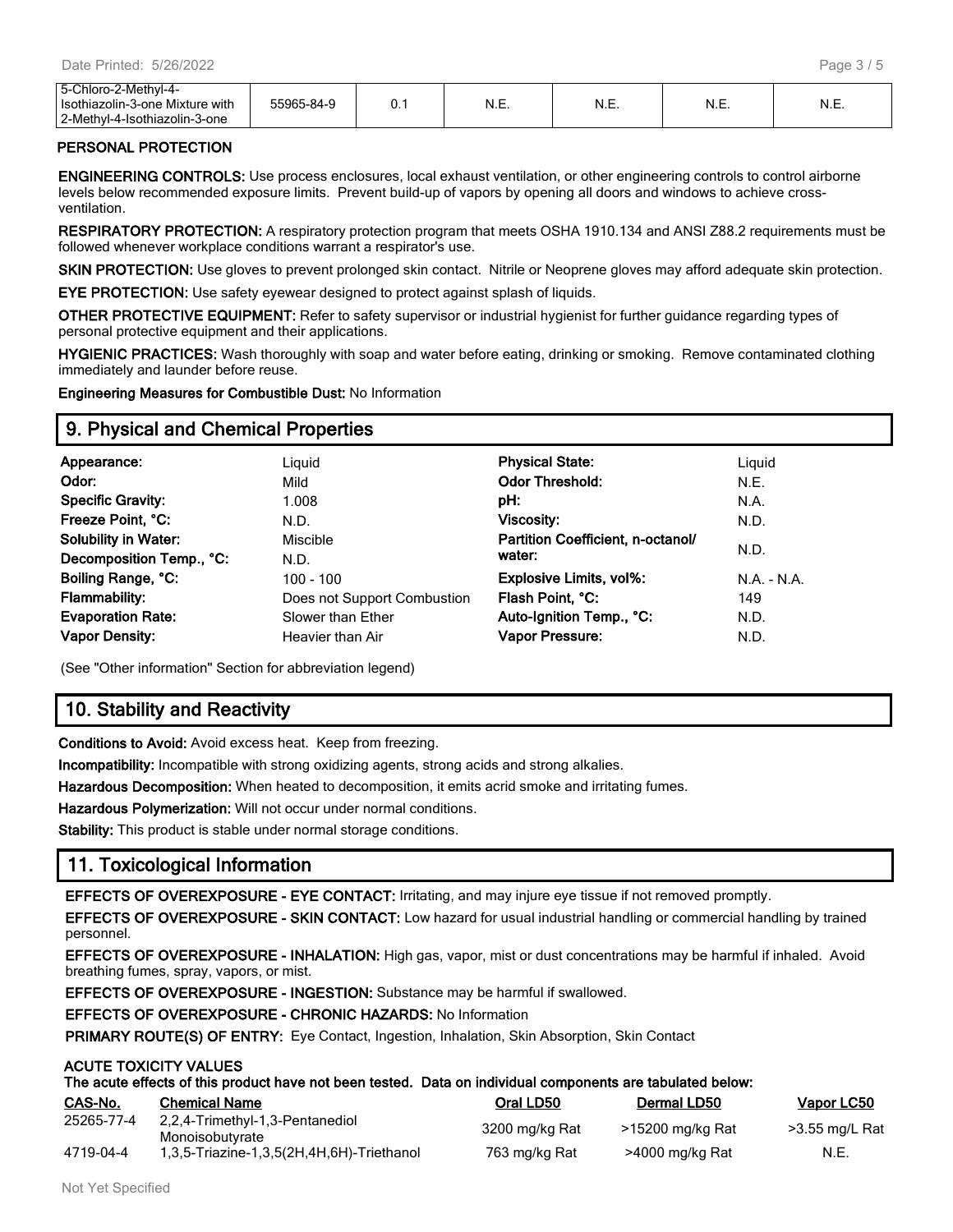55965-84-9 5-Chloro-2-Methyl-4-Isothiazolin-3-one Mixture with 2-Methyl-4-Isothiazolin-3-one 53 mg/kg Rat 87.12 mg/kg Rabbit N.E.

Page 4 / 5

#### N.E. - Not Established

#### **12. Ecological Information**

**ECOLOGICAL INFORMATION:** Product is a mixture of listed components. No ecotoxicity data was found for this product.

#### **13. Disposal Information**

**DISPOSAL:** Dispose of material in accordance to local, state, and federal regulations and ordinances.

#### **14. Transport Information**

| <b>UN Number:</b>            | Domestic (USDOT) | <b>International (IMDG)</b> | Air (IATA)    | <b>TDG (Canada)</b> |
|------------------------------|------------------|-----------------------------|---------------|---------------------|
|                              | N.A.             | N.A.                        | N.A.          | N.A.                |
| <b>Proper Shipping Name:</b> | Not Regulated    | Not Regulated               | Not Regulated | Not Regulated       |
| <b>Hazard Class:</b>         | N.A.             | N.A.                        | N.A.          | N.A.                |
| Packing Group:               | N.A.             | N.A.                        | N.A.          | N.A.                |
| <b>Limited Quantity:</b>     | No               | No.                         | No            | No                  |

#### **15. Regulatory Information**

#### **U.S. Federal Regulations:**

#### **CERCLA - SARA Hazard Category**

This product has been reviewed according to the EPA 'Hazard Categories' promulgated under Sections 311 and 312 of the Superfund Amendment and Reauthorization Act of 1986 (SARA Title III) and is considered, under applicable definitions, to meet the following categories:

Respiratory or Skin Sensitization

#### **SARA Section 313**

This product contains the following substances subject to the reporting requirements of Section 313 of Title III of the Superfund Amendment and Reauthorization Act of 1986 and 40 CFR part 372:

No Sara 313 components exist in this product.

#### **Toxic Substances Control Act**

This product contains the following chemical substances subject to the reporting requirements of TSCA 12(b) if exported from the United States:

No TSCA 12(b) components exist in this product.

#### **U.S. State Regulations:**

#### **California Proposition 65**

WARNING: **WARNING:** Cancer and Reproductive Harm - www.P65Warnings.ca.gov.